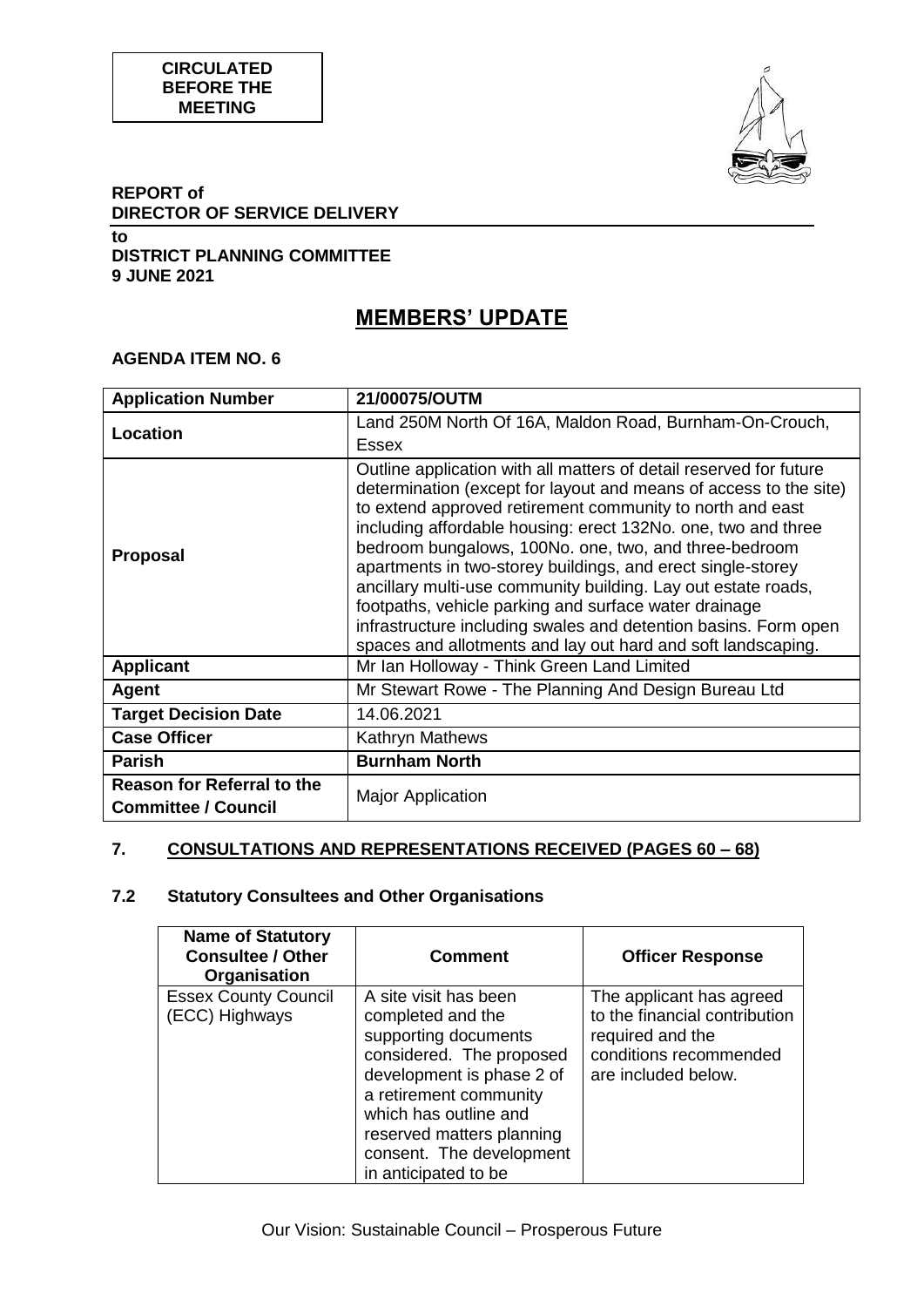| <b>Name of Statutory</b> |                               |                         |
|--------------------------|-------------------------------|-------------------------|
| <b>Consultee / Other</b> | <b>Comment</b>                | <b>Officer Response</b> |
| Organisation             |                               |                         |
|                          | comparatively self-           |                         |
|                          | contained. The                |                         |
|                          | development would have        |                         |
|                          | access to the sustainable     |                         |
|                          | transport measures forming    |                         |
|                          | part of the consented         |                         |
|                          | planning application          |                         |
|                          | including the provision of a  |                         |
|                          | private bus service           |                         |
|                          | operating 7 days and week,    |                         |
|                          | a contribution towards the    |                         |
|                          | enhancement of                |                         |
|                          | commercial public transport   |                         |
|                          | services in the area and      |                         |
|                          | use of e-bikes and buggies    |                         |
|                          | for residents. The Highway    |                         |
|                          | Authority are satisfied that, |                         |
|                          | other than the capacity       |                         |
|                          | constraints at the Maldon     |                         |
|                          | Road B1010/ Southminster      |                         |
|                          | Road/Church Road B1021        |                         |
|                          | junction, the impact of the   |                         |
|                          | development can be            |                         |
|                          | accommodated on the local     |                         |
|                          | highway network without       |                         |
|                          | discernible detriment to      |                         |
|                          | highway safety, efficiency    |                         |
|                          | and capacity. As a financial  |                         |
|                          | contribution has been         |                         |
|                          | offered (£25,000) in          |                         |
|                          | conformity with other local   |                         |
|                          | residential developments to   |                         |
|                          | improve safety and            |                         |
|                          | capacity at this junction,    |                         |
|                          | the impact of the proposal    |                         |
|                          | is acceptable to the          |                         |
|                          | Highway Authority, subject    |                         |
|                          | to conditions.                |                         |
| <b>ECC Ecology</b>       | No objection subject to       | The conditions          |
|                          | securing biodiversity         | recommended are         |
|                          | mitigation and                | included below.         |
|                          | enhancement measures.         |                         |

# **7.4 Representations received from Interested Parties**

7.4.1 An additional letter has been received **objecting** to the application but no additional reasons for objection were raised.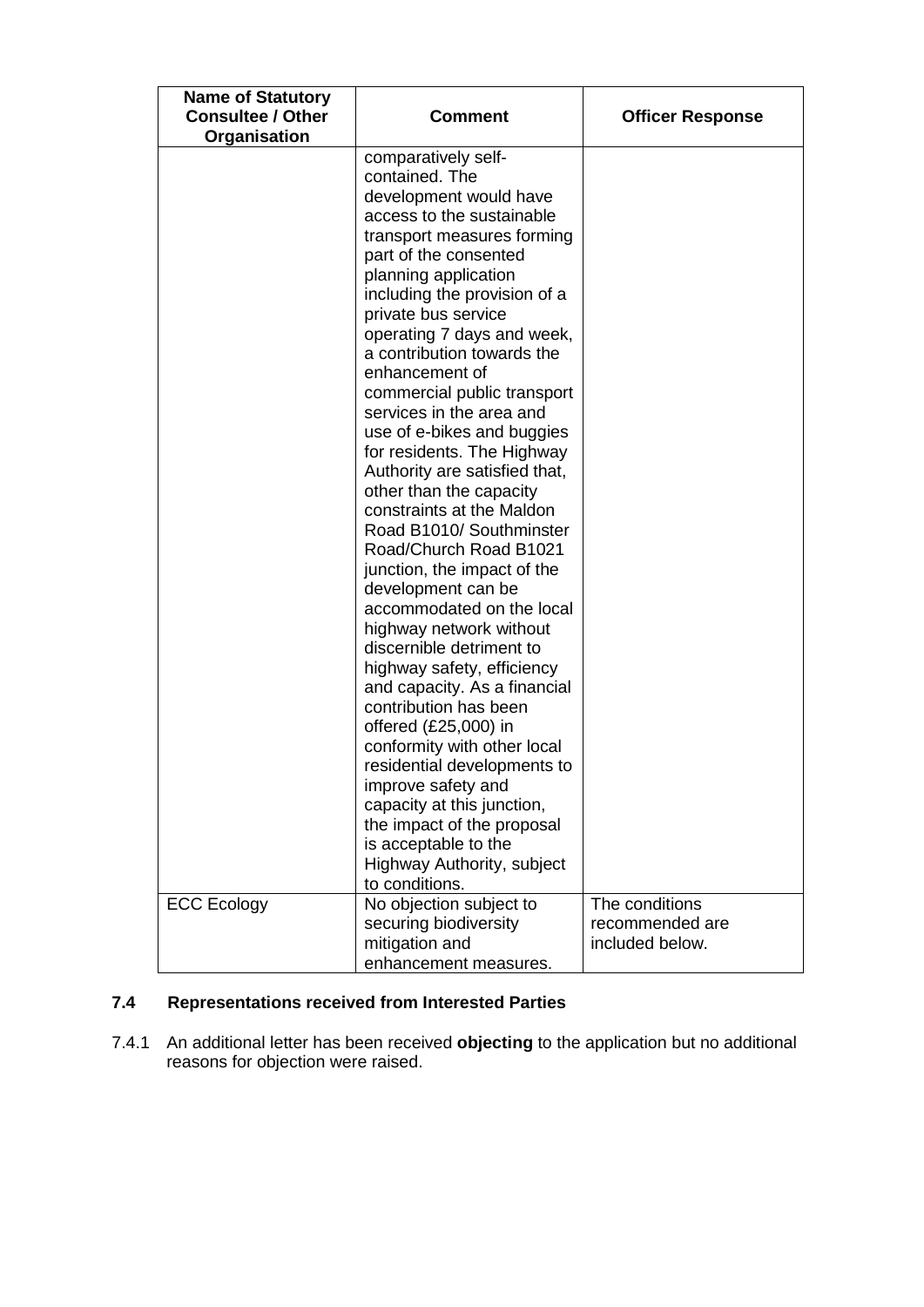## **8. PROPOSED CONDITIONS, INCLUDING HEADS OF TERMS OF ANY SECTION 106 AGREEMENT (PAGES 68 – 76)**

### **REVISED HEADS OF TERMS OF ANY SECTION 106 AGREEMENT**

 No development on Phase 2 shall commence until the health centre, community hub/sports centre, shops, minibus service, sustainable travel measures and communal land uses as well as the site access arrangements for both vehicles and pedestrians and Travel Plan approved as part of Phase 1 have been constructed / delivered and are operational;

#### **PROPOSED UPDATED CONDITIONS:**

- 2 The development shall be carried-out in accordance with the following plans: Site Location Plan 6683-1101-P2; Existing Site Plan 6683-A-1102-P1; Proposed Site Plan 6683-A-1103-P3; Proposed Ground Floor Site Plans – 6683-A-1104-P3; 1105-P2; 1106-P1; 1107-P1; Tree Survey Plan 2039- WWAXX-XX-DR-L-0700 rev.P00; Tree Protection Plan 2039-WWA-XX-XX-DR-L-0701 rev.P00; Existing site and services layout 14885/JD/1-8. REASON: To ensure that the development is carried out in accordance with the details as approved.
- 12 No development shall take place, including any works of demolition, until a Construction Method Statement has been submitted to, and approved in writing by, the Local Planning Authority. The approved Statement shall be adhered to throughout the construction period. The Statement shall provide for:
	- the parking of vehicles of site operatives and visitors;
	- loading and unloading of plant and materials;
	- storage of plant and materials used in constructing the development;
	- wheel and underbody washing facilities;
	- construction vehicle routing.

REASON: To ensure that on-street parking of these vehicles in the adjoining streets does not occur and to ensure that loose materials and spoil are not brought out onto the highway in the interests of highway safety in accordance with Policies D1 and T2 of Maldon District Local Development Plan.

- 20 All mitigation and enhancement measures and/or works shall be carried out in accordance with the details contained in the Preliminary Ecological Appraisal Report (Surface, November 2020), the Water Vole Survey Report (Surface, April 2021), the Great Crested Newt Survey Report (Surface, May 2021) Habitats Regulation Assessment (Surface, November 2020) and the Appropriate Assessment (Surface, December 2020). This shall include the appointment of an appropriately competent person e.g. an Ecological Clerk of Works (ECoW,) to provide on-site ecological expertise during construction. The appointed person shall undertake all activities, and works shall be carried out, in accordance with the approved details. REASON: To improve and enhance the biodiversity value of the site in accordance with policy N2 of the Maldon District Local Development Plan.
- 21 No works to any of the ditches onsite shall commence unless the local planning authority has first been provided with either:
	- a) a licence issued by Natural England pursuant to sections 16(3)(c) and 16(5) of Wildlife and Countryside Act 1981 (as amended) authorizing the specified activity/development to go ahead; or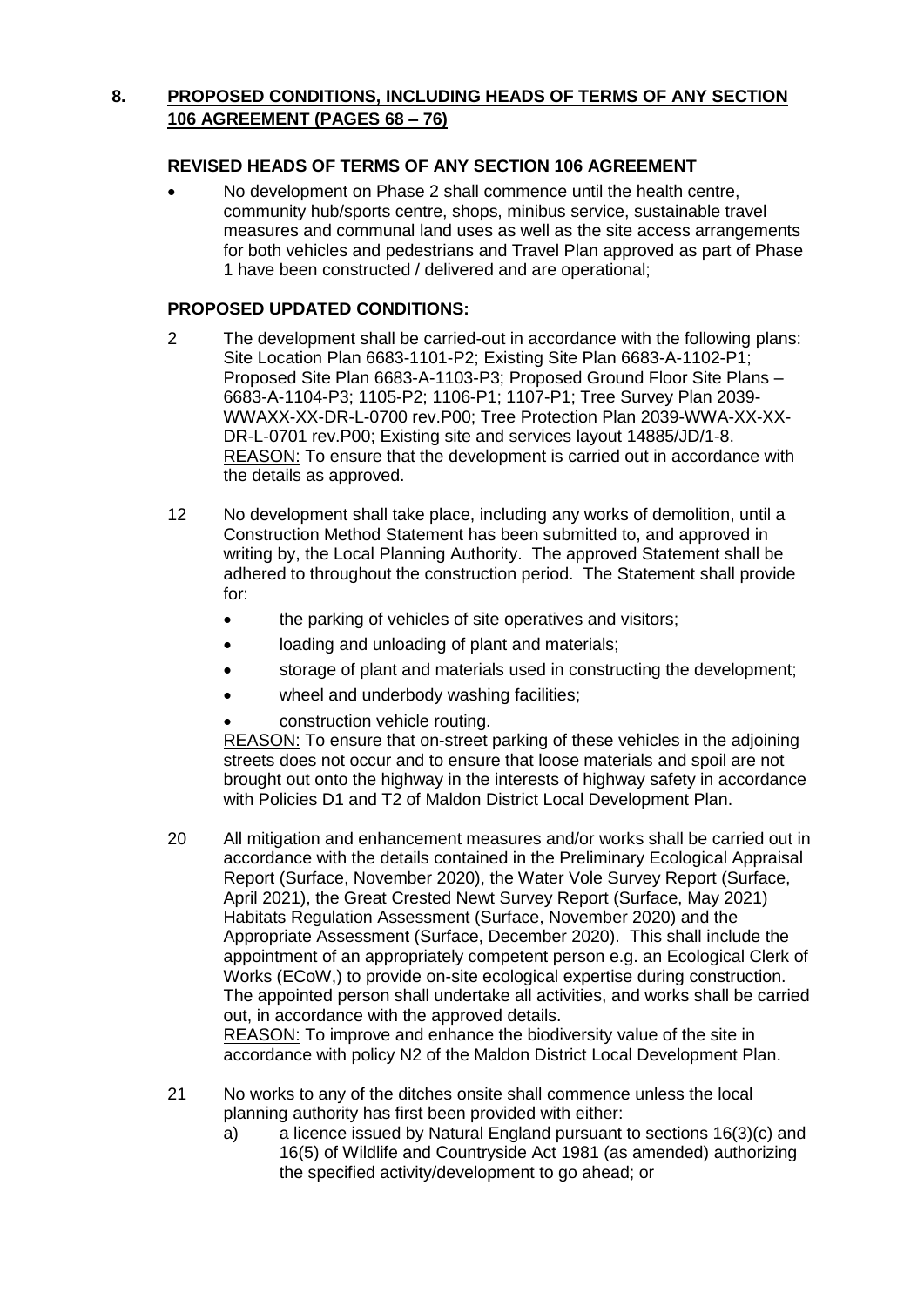b) a statement in writing from the relevant licensing body to the effect that it does not consider that the specified activity/development will require a licence.

REASON: To ensure appropriate protection to protected species is provided in accordance with the guidance of the National Planning Policy Framework and policy N2 of the Maldon District Local Development Plan.

#### **PROPOSED ADDITIONAL CONDITIONS**

27 The proposed development shall not be occupied until such time as the vehicle parking areas, including any parking spaces for the mobility impaired, have been hard surfaced, sealed and marked out in parking bays. The vehicle parking areas shall be retained in this form at all times. The vehicle parking shall not be used for any purpose other than the parking of vehicles that are related to the use of the development unless otherwise agreed with the Local Planning Authority.

REASON: To ensure that on street parking of vehicles in the adjoining streets does not occur in the interests of highway safety and that appropriate parking is provided in accordance with Policies D1 and T2 of the Maldon District Local Development Plan.

28 Prior to occupation of the proposed development, each dwelling shall be provided with a Residential Travel Information Pack for sustainable transport, details of which shall have been submitted to and gained the prior written approval of the local planning authority. REASON: In the interests of reducing the need to travel by car and promoting sustainable development and transport in accordance with Policies D1 and T2

of the Maldon District Local Development Plan.

## **ADDITIONAL INFORMATIVES**

- 4 All housing developments in Essex which would result in the creation of a new street (more than five dwelling units communally served by a single allpurpose access) will be subject to The Advance Payments Code, Highways Act, 1980. The Developer will be served with an appropriate Notice within 6 weeks of building regulations approval being granted and prior to the commencement of any development must provide guaranteed deposits which will ensure that the new street is constructed in accordance with acceptable specification sufficient to ensure future maintenance as a public highway.
- 5 For phase 1 it was indicated that the roads within the site would not be suitable for adoption by the Highway Authority and the applicant was advised that a minimum carriageway width of 6.75 metres was recommended to accommodate bus movements. On the basis that phase 1 is not suitable for adoption the Highway Authority would not consider adoption of phase 2.
- 6 The Public Right of Way network is protected by the Highways Act 1980. Any unauthorised interference with any route noted on the Definitive Map of PROW is considered to be a breach of this legislation. The public's rights and ease of passage over public footpath no 1 (Burnham-on-Crouch parish) shall be maintained free and unobstructed at all times to ensure the continued safe passage of the public on the definitive right of way. The indicative site layout plan shows the definitive route of public footpath 1 Burnham to be obstructed by a water feature and boardwalk. This is entirely unacceptable. Additionally, the plan proposes bisecting public footpath 1 with a residential access road. Details of these road crossings including dropped kerbs and signage shall be included in the reserved matters submission.